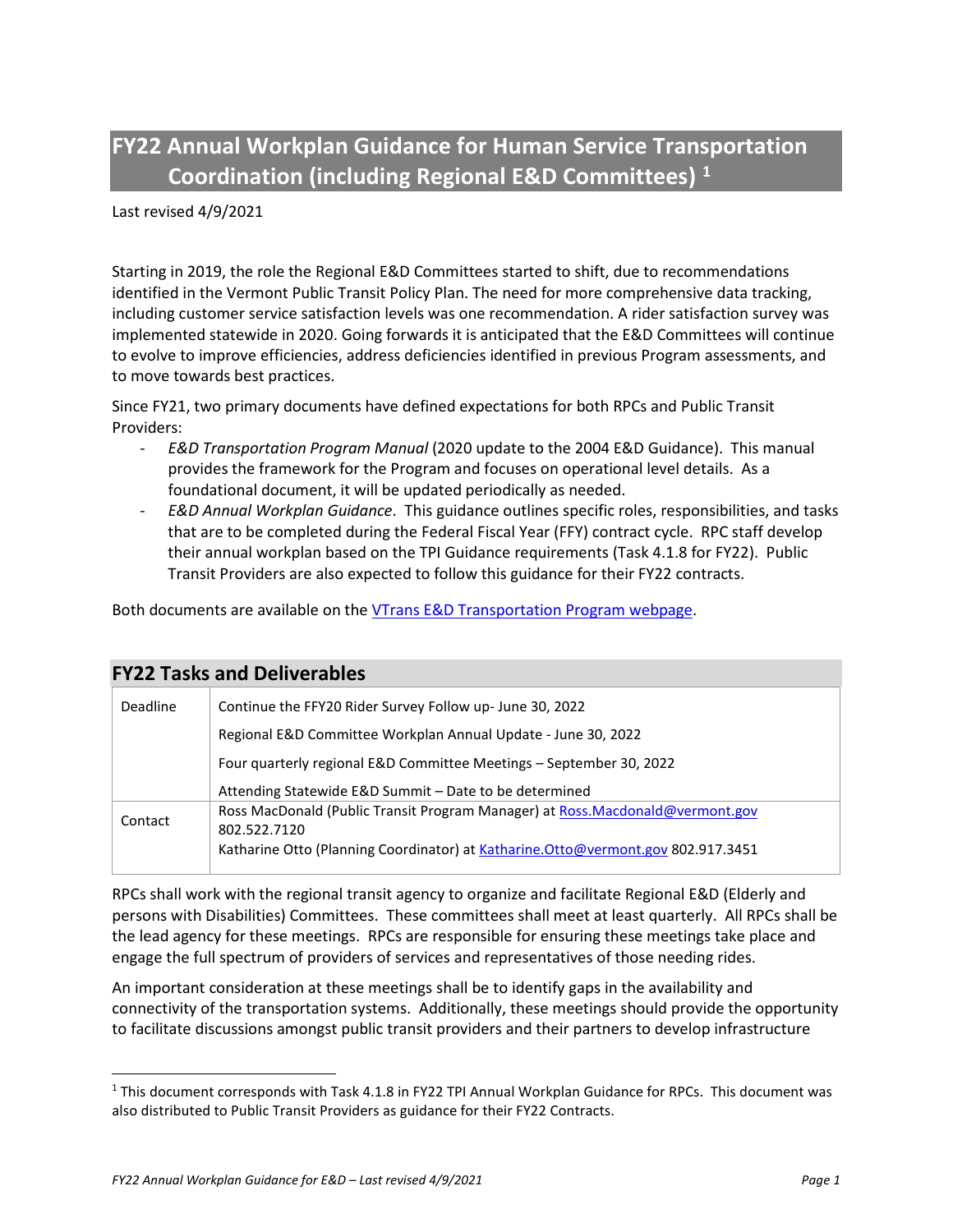and operational solutions to provide the public and underserved populations (including elderly and disabled) with adequate access to essential services.

Continuing work from FFY2021, the RPCs will continue to work with the regional transit providers and E&D partners to develop and/or update a regionally specific E&D Committee annual workplan and associated goals and objectives, utilizing the workplan template provided by the VTrans Public Transit section. Workplan items could include:

- Defining the roles and responsibilities of the committee
- Developing a "How to add a new partner 101"
- Developing a mission statement
- Developing a "Welcome packet" or Ride Guide for new riders/clients
- Evaluating existing membership and identifying opportunities to add riders or local groups
- Developing an E&D service area map

RPCs will also help VTrans to track some basic information about the E&D Program. This will build upon work carried out during the FFY20 E&D survey. More details will follow, but example tracking topics include:

- Following up with clients who completed the FFY20 Rider Survey and "opted in" to provide additional information regarding their experience. This could be through additional survey, direct interviews, focus groups, etc.
- List of current participating E&D partners
- Collating client lists and reconciling between multiple providers if needed
- Developing methods to track unmet needs

Additionally, the RPCs will assist VTrans with the annual E&D summit. They will assist with outreach and be a liaison to the E&D committees. An RPC planner must attend the E&D summit.

## **VTrans Role**

- Maintain and update as needed the E&D Committee Guidance and relevant documents.
- Continue to support E&D Committees with the E&D Ridership Survey follow up.
- Provide information about what basic E&D information needs to be tracked centrally
- Attend E&D Committee meetings to assist with E&D tasks as needed.
- Organize an annual E&D summit
- Maintain and update th[e E&D webpage](https://vtrans.vermont.gov/public-transit/E-and-D) and Teams TPI E&D Channel

## **RPC Role**

- Organize and facilitate regular E&D Committee meetings quarterly (at a minimum).
- Continue to develop and maintain the Regional E&D Committee work plans, goals and objectives.
- Help VTrans with centralized tracking of some E&D basic information
- Continue to facilitate E&D Ridership Survey follow up- method will vary by region but could include interviews, focus groups, etc.
- Ensure compliance with the Vermont Open Meeting Law for meeting announcements, minutes, etc
- Assist VTrans with organizing the annual E&D Summit
- Include your Planning Coordinator and Public Transit Coordinator in E&D related emails, including meeting notices